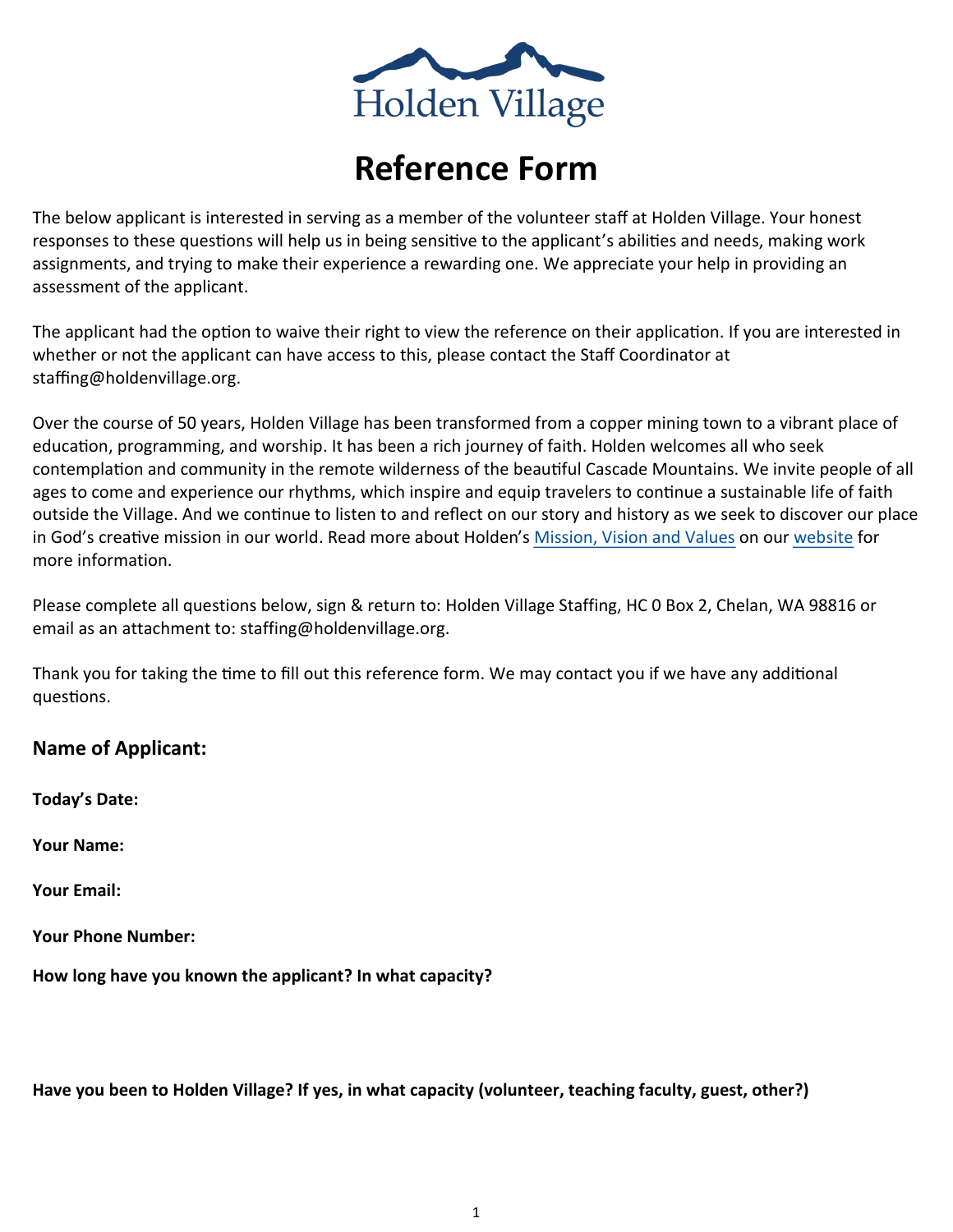

**1. Describe the applicant. What things stand out to you most about this person?**

**2. What are the applicant's primary applicant's primary areas of strengths and areas of growth?**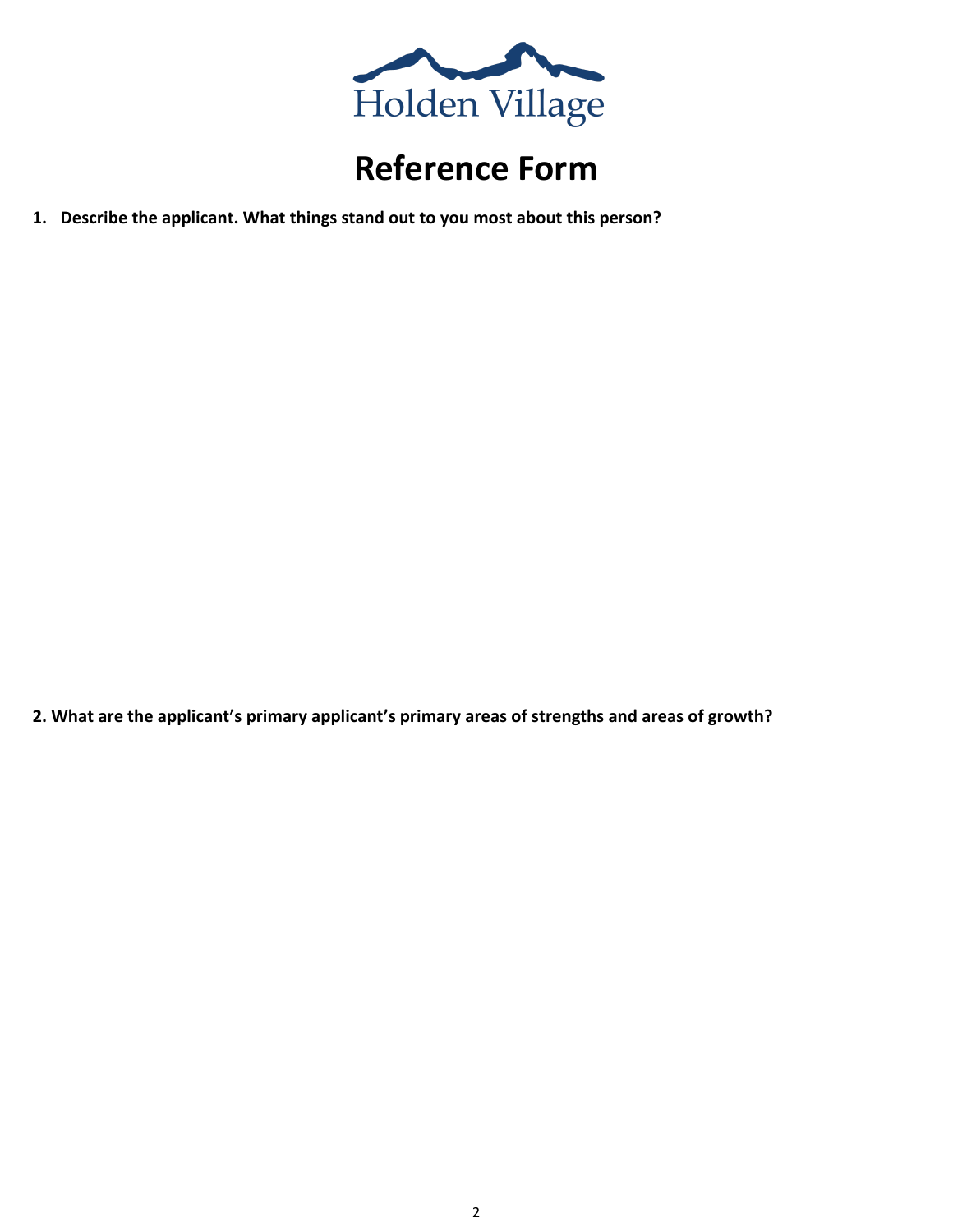

**3. Please comment on the applicant's level of responsibility and dependability.**

**4. Please comment on the applicant's ability to work independently and take initiative and serve as a leader.**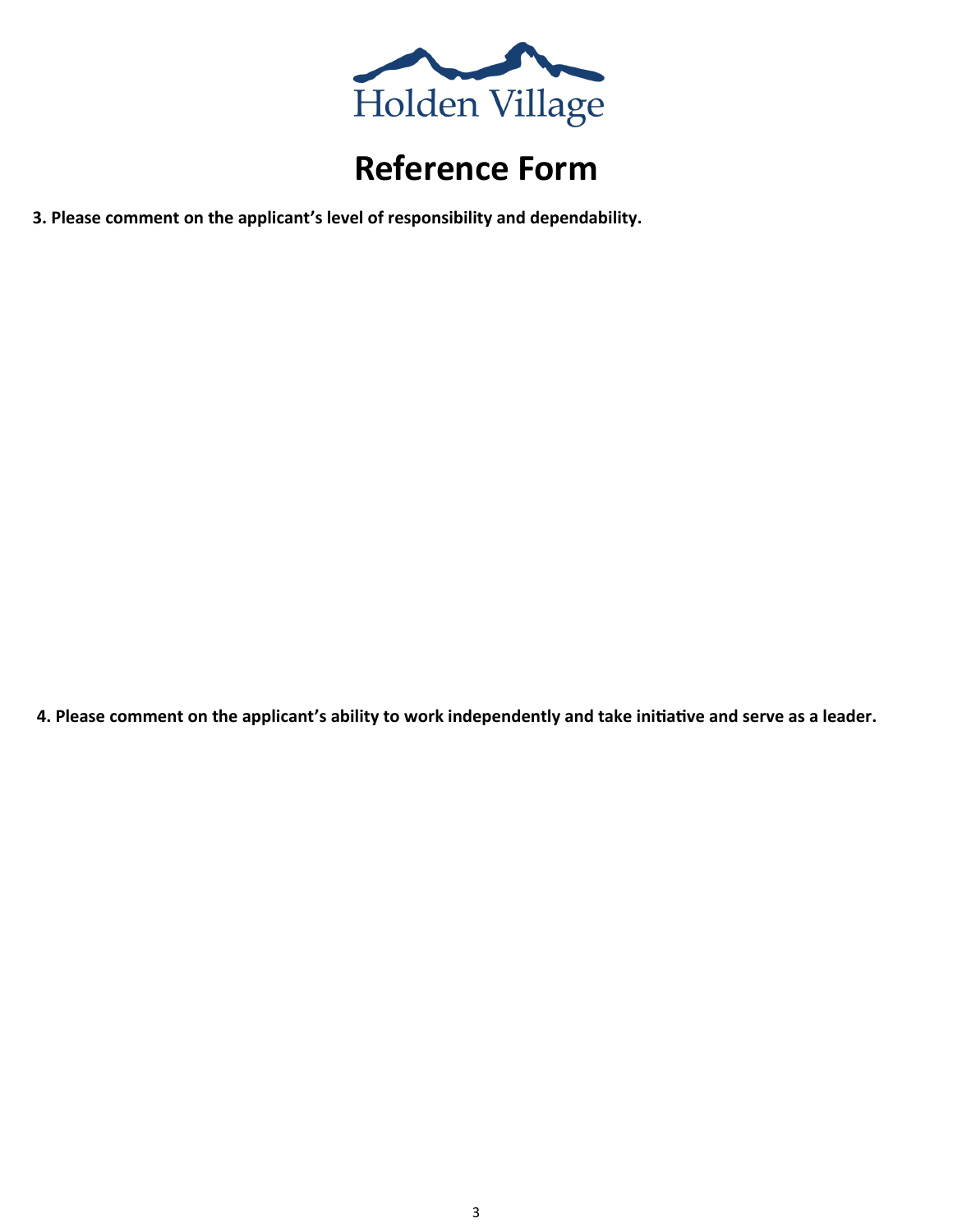

**5. Please comment on the applicant's ability to work with others and take direction.**

**6. How well does the applicant interact with persons of diverse opinions and backgrounds? Is the applicant understanding of other's viewpoints and able to relate to people of varying ages and backgrounds?**